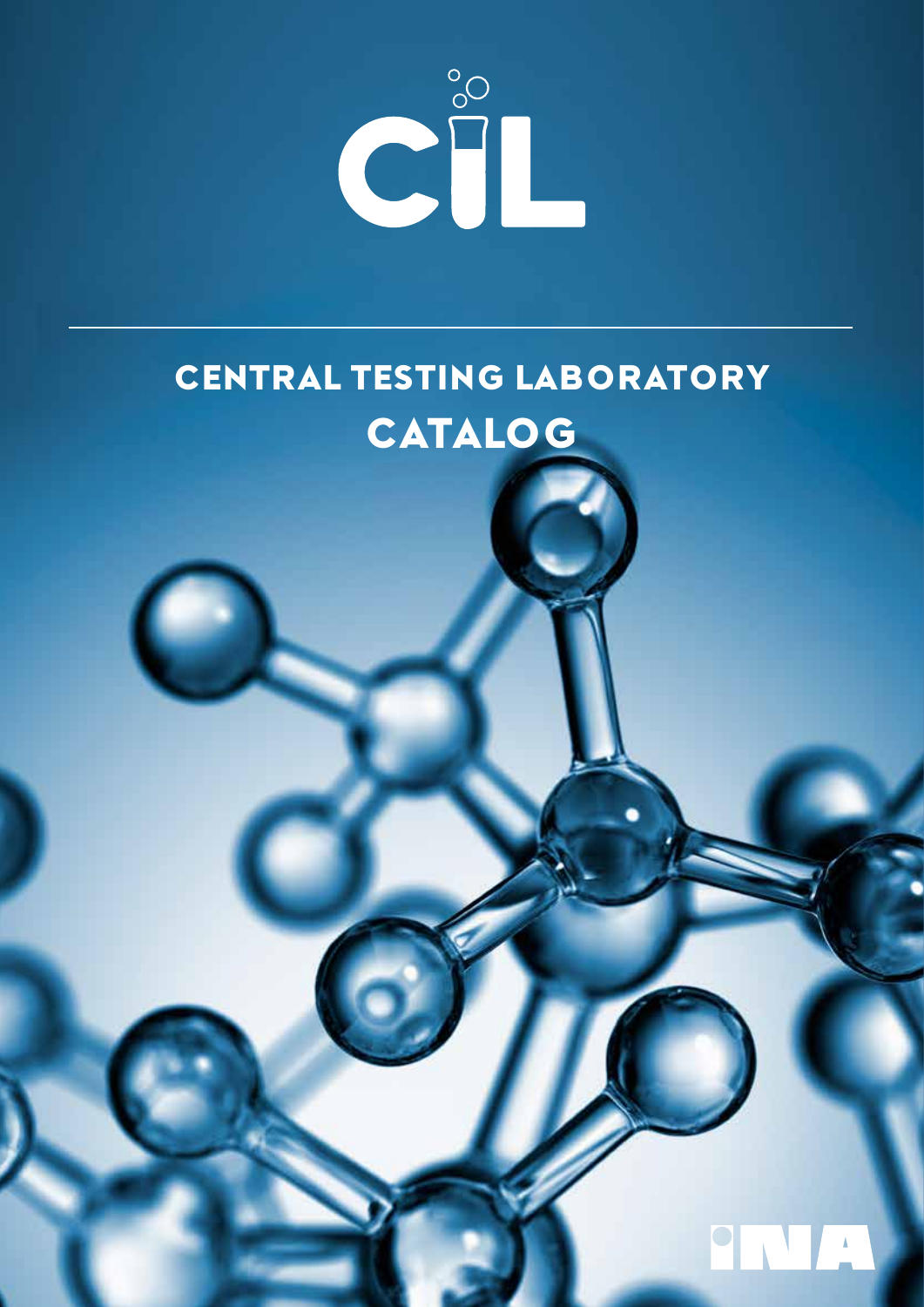# CENTRAL TESTING LABORATORY

The Central Testing Laboratory (CTL) provides services of physical and chemical analysis of crude oils, petroleum products, biofuels, waters, soils and wastes. Thanks to its state-of-the-art analytical equipment and competent staff, each service is provided within the shortest possible time, reliably and efficiently. CTL also offers sampling services for all types of samples according to customer requirements. CTL offers professional expertise and problem solving oriented research and development studies, as well as a variety of other intellectual services.

# CONTACTS:

| Central office |                 |
|----------------|-----------------|
| Phone          | +385 1 2381 448 |
| Fax            | +385 1 2381 398 |
| E-mail         | cil@ina.hr      |

#### **Management**

Head of Central Testing Laboratory Lucija Konjević Mobile +385 (91) 497 2593 E-mail: lucija.konjevic@ina.hr

Address Lovinčićeva 4 HR 10002 Zagreb Croatia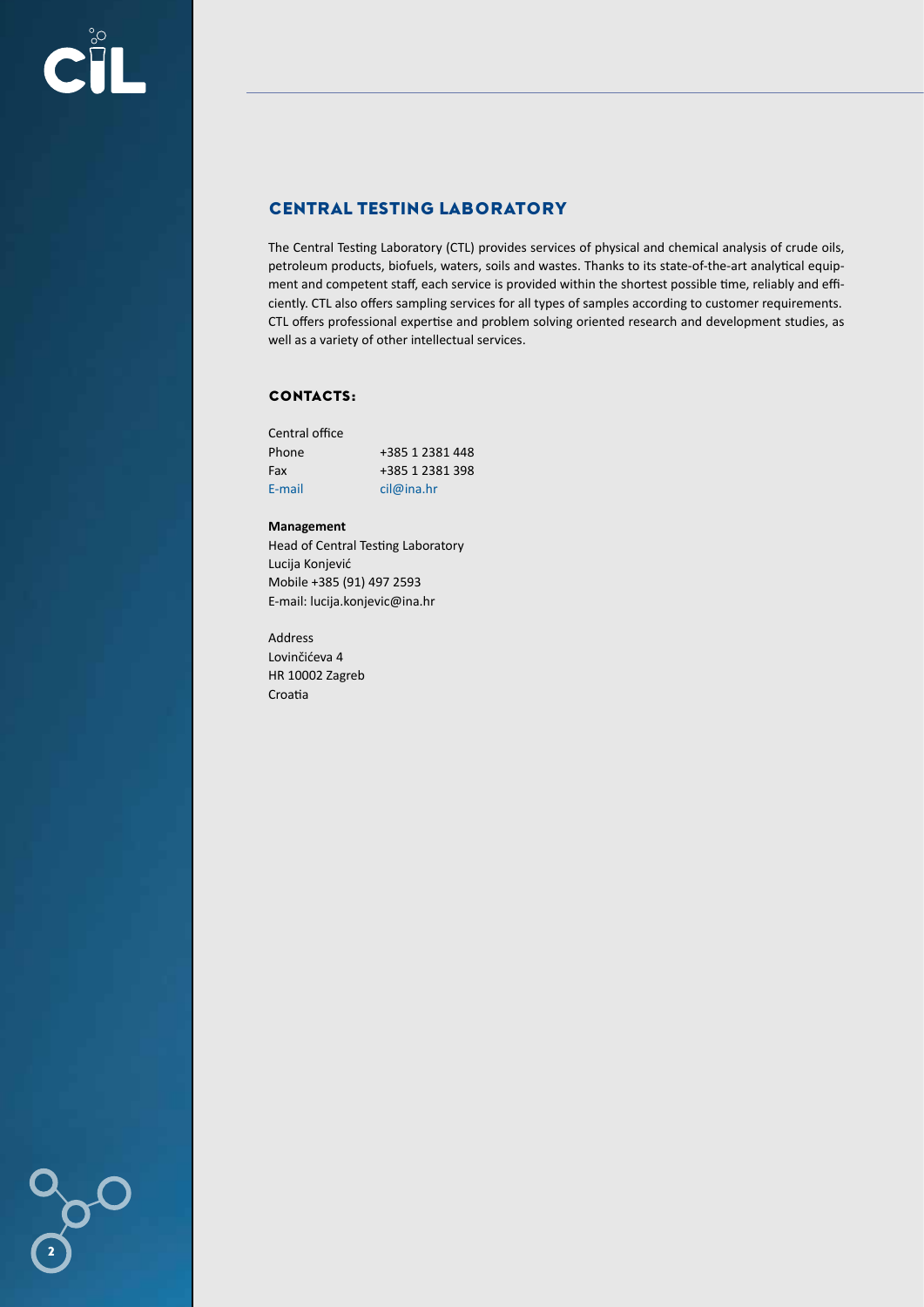

# HISTORY OF THE CENTRAL TESTING LABORATORY

The Central Testing Laboratory started operation in the late 1960s following the establishment of the INA Institute for Research and Development and its part for laboratory research in 1967. Application of modern instrumental physical and chemical analytic techniques was driven by intensive oil and petrochemical research activities. Since then, in addition to instrumental the Laboratory has continuously applied classic analytic techniques for purposes of research; processing of crude oils, gases and gas condensates; organic and inorganic petro chemistry; geochemistry and environmental protection. Beside the support to research and processing, throughout that time the aim of the Laboratory was the improvement of standard and the application of new analytical methods and techniques by continuous technological improvements and training of employees.

#### BUSINESS POLICY

The policy and goals of the Central Testing Laboratory are aligned with the INA d.d. policies regarding compliance to the requirements of HRN EN ISO 9001 and HRN EN ISO/IEC 17025 standards, which ensure that high quality criteria are applied to:

- fulfilment of customer requirements and reliability of test results
- compliance with legislation, national regulations and corporate rules
- concern for the preservation of the quality of life and work environment
- continuous training and development of employees
- continuous improvement of the quality assurance system



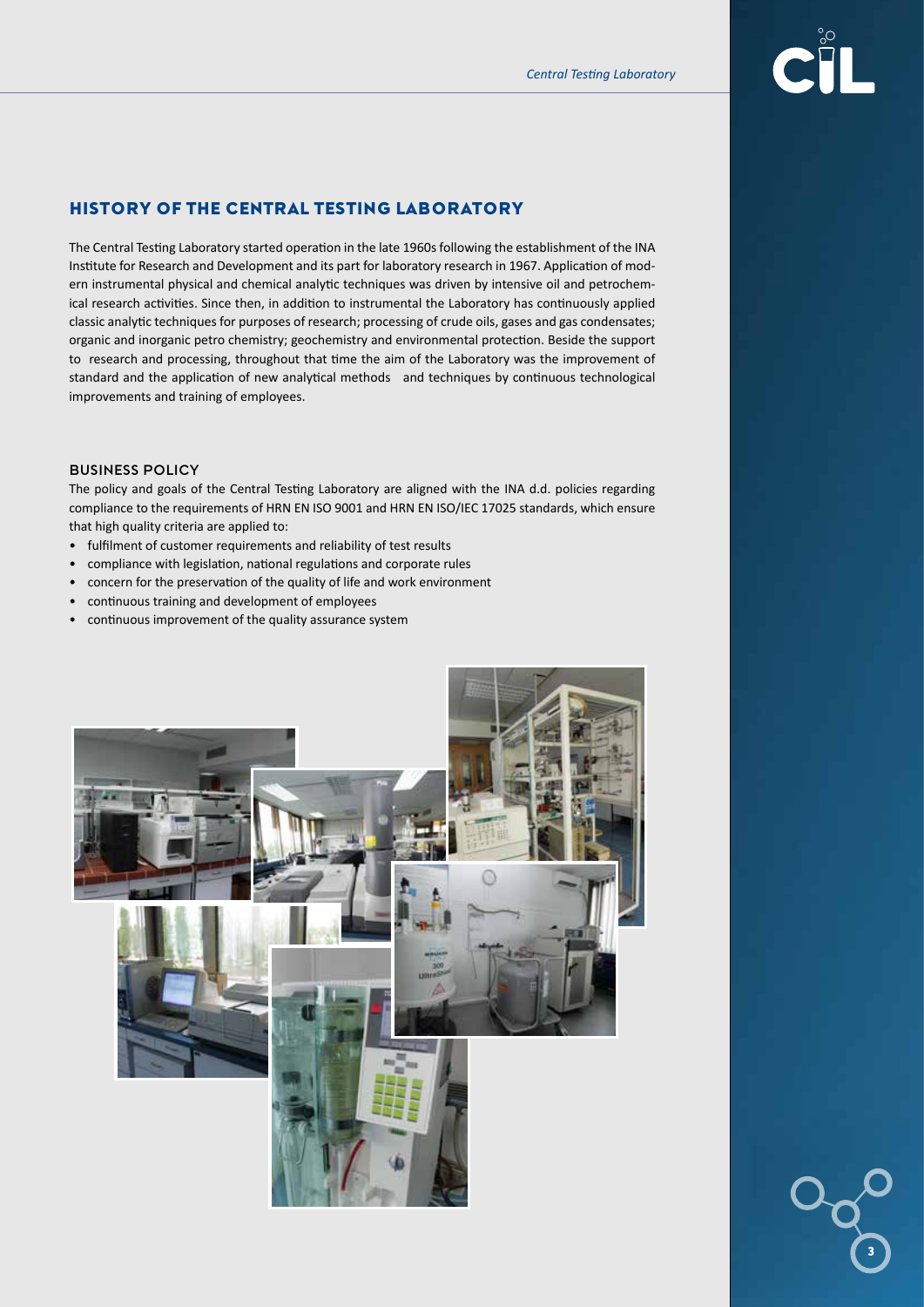# QUALITY – BASIC PRINCIPLE OF CTL'S WORK



### **ACCREDITATION**

CTL has been accredited since 2002 in accordance with the requirements of HRN EN ISO/IEC 17025 standard (Accreditation Certificate No. 1020) for the testing of liquid petroleum products and biofuels, sampling at gas stations as well as testing of water, waste, sludge and soil and sampling of waste water. CTL has been assigned accreditation with a flexible scope defined as: "The certificate holder is allowed to apply updated versions of those standards for test methods for which the year of publication is not indicated".

# **CERTIFICATION**

As an integral part of INA d.d., CTL has implemented and maintains the quality of operations in accordance with the requirements of the HRN EN ISO 9001 standard. This standard is applied, through an integral companywide system, to core business processes as well as to support INA d.d. management processes. In this way, INA d.d. is continuously improving business quality and the ways it is meeting the requirements and expectations of customers, owners, suppliers, business partners, the community and other stakeholders.

### AUTHORIZATIONS

CTL is authorized for the following activities:

Authorization by the Ministry of Agriculture to perform activities of sampling and testing of waters (ground water, surface water and waste water): Decision on the fulfilment of specific conditions (May 11, 2015, Class: UP/I-325-01/14-01/04, valid until May 11, 2025.)

Authorization by the Ministry of Environmental and Nature Protection for carrying out professional environmental protection activities: determining the type of waste, hazardous properties of waste, as well as sampling and testing of physical and chemical properties of waste and environmental monitoring: Decision on granting approval for performing professional environmental protection activities (May 12, 2014, Class: UP/I-351-02/14-08/33, Reg. No.: 517-06-2-1-1-14-2).

4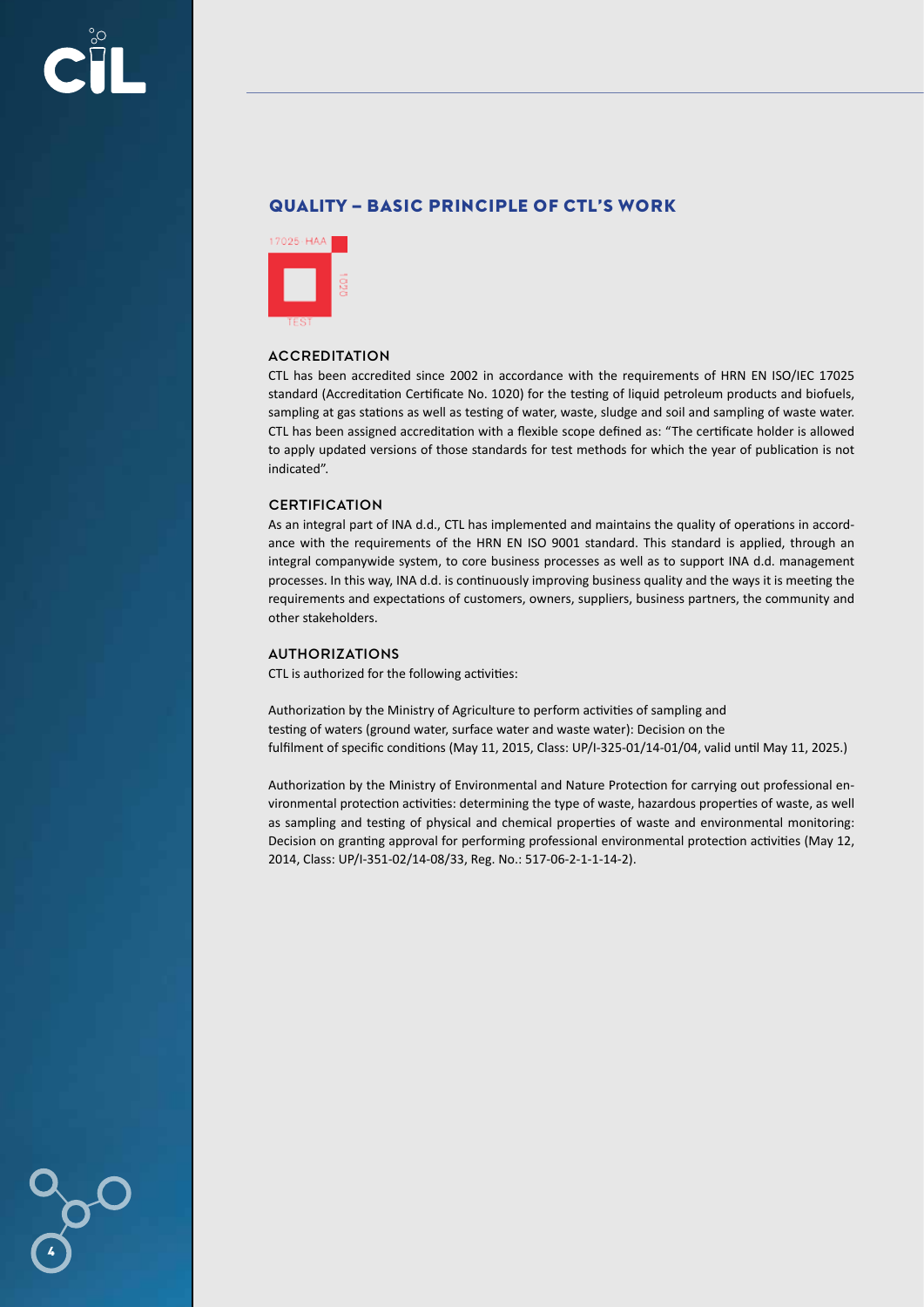# LIST OF TEST METHODS

Test methods are divided by type of samples into:

- 1. Petroleum, petroleum products, biofuels
- 2. Water, soil and waste
- 3. Other operations and services

# 1. CRUDE OIL, PETROLEUM PRODUCTS, BIOFUELS

The Central Testing Laboratory is equipped for physical, chemical and microbiological analyses of crude oil, commercial petroleum products, biofuels and other hydrocarbon samples. According to customers' request, CTL can perform sampling on-site using its specially trained staff, appropriate equipment and vehicles. CTL acts as an expert body in legal proceedings at the request of customers' of analytical services. In addition, CTL develops crude oil assays (COA-s) from its own as well as from delivered feed stocks, according to customer requirements. It has a commercially available base of COA-s with more than sixty tested feed stocks.

| NO. | <b>PROPERTY</b>                                                                                                                    | <b>MATRIX / PRODUCT</b>           | <b>TEST METHOD</b>                                    |
|-----|------------------------------------------------------------------------------------------------------------------------------------|-----------------------------------|-------------------------------------------------------|
| 1.  | Additives - efficiency determination                                                                                               | petroleum products/ biofuel       | In-house                                              |
| 3.  | <b>ARAL test</b>                                                                                                                   | petroleum products                | In-house                                              |
| 4.  | Aromatics in heating oil                                                                                                           | petroleum products                | <b>UOP 495</b>                                        |
| 5.  | Aromaticity (13C/1H NMR)                                                                                                           | petroleum products                | IP 392                                                |
| 6.  | Aromatic hydrocarbons (NP-HPLC)                                                                                                    | petroleum products                | σ<br>• HRN EN 12916<br>• ASTM D 6379<br>• ASTM D 6591 |
| 7.  | Asphaltenes - content                                                                                                              | crude oil / petroleum<br>products | • ASTM D 6560<br>$\bullet$ IP 143                     |
| 8.  | Benzene content in unleaded motor gasoline                                                                                         | petroleum products                | <b>HRN EN 12177</b>                                   |
| 9.  | Benzene in motor gasoline (FTIR)                                                                                                   | petroleum products                | σ<br><b>HRN EN 238/A1</b>                             |
| 10. | Benzene, aromatics, olefins in motor gasoline (1H NMR)                                                                             | petroleum products                | In-house<br>σ                                         |
| 11. | Color and appearance                                                                                                               | petroleum products                | Visual                                                |
| 12. | cATP - determination in fuels, fuel mixtures and fuel<br>associated water, Luminometer                                             | petroleum products                | <b>ASTM D 7687</b>                                    |
| 13. | Cellulose                                                                                                                          | biofuels                          | In-house                                              |
| 14. | Cetane index, calculated                                                                                                           | petroleum products                | <b>HRN EN ISO 4264</b>                                |
| 15. | Sample of known composition purity (1H NMR)                                                                                        | petroleum products                | In-house                                              |
| 16. | Distillation of petroleum products at atmospheric<br>pressure                                                                      | crude oil / oil products          | • HRN EN ISO 3405<br>• ASTM D 86<br>π                 |
| 17. | Distillation of petroleum products at reduced pressure                                                                             | petroleum products                | <b>ASTM D 1160</b>                                    |
| 18. | Vacuum distillation of crude oil and crude fractions (IBP<br>of samples over 150 °C)                                               | crude oil / petroleum<br>products | <b>ASTM D 5236</b>                                    |
| 19. | True boiling point distillation of crude oil and crude oil<br>fractions (atmospheric distillation, 15 theoretical plate<br>column) | crude oil / petroleum<br>products | <b>ASTM D 2892</b>                                    |
| 20. | Smoke point of kerosene and aviation turbine fuel                                                                                  | petroleum products                | <b>ASTM D 1322</b>                                    |
| 21. | Doctor test                                                                                                                        | petroleum products                | • HRN ISO 5275<br>• ASTM D 4952                       |





*Liquid Chromatograph (HPLC) – aromatics hydrocarbon types in middle distillates, Euromarker SY 124*



*Distillation Unit - testing of distillation characteristics of petroleum products*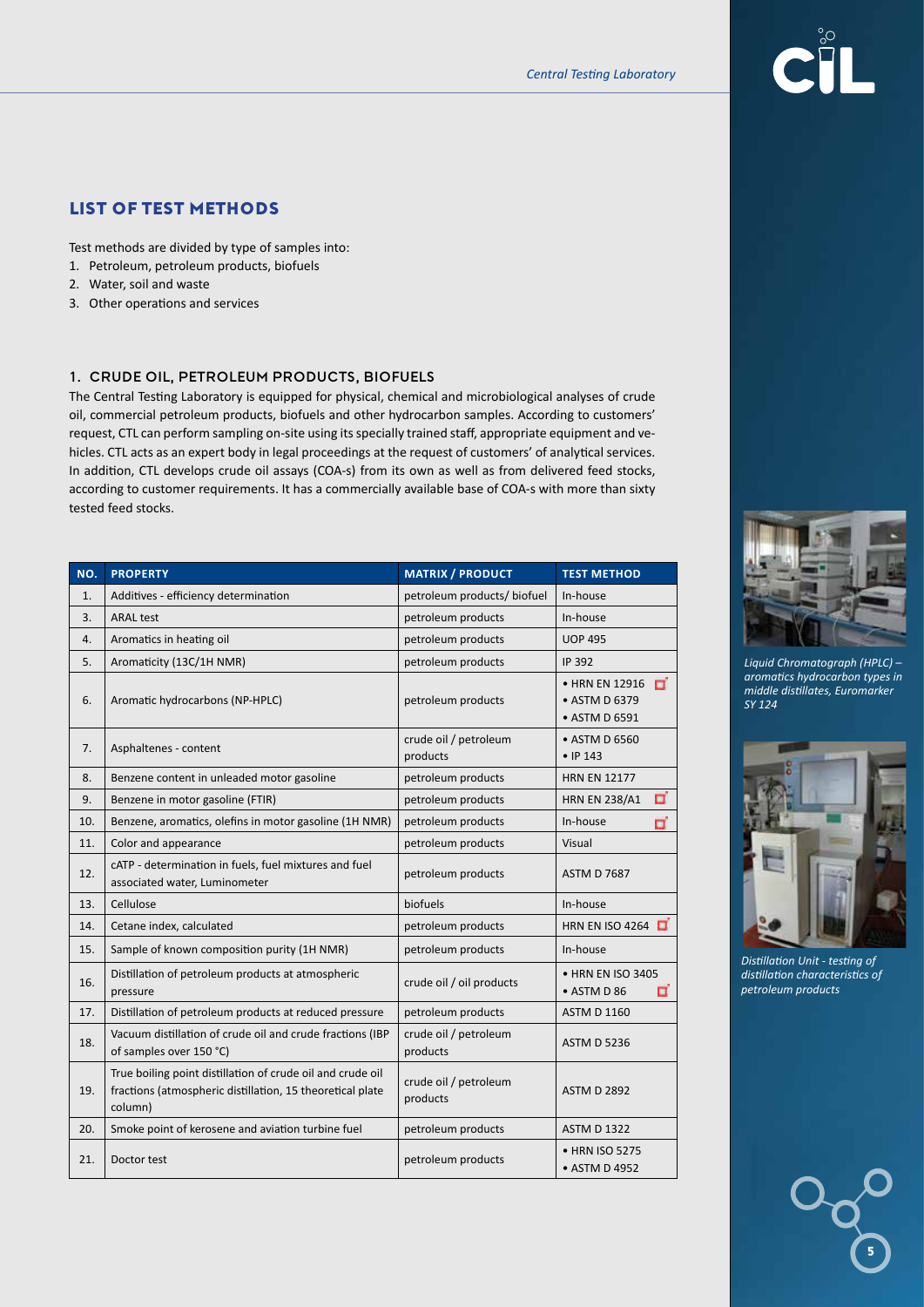



*Distillation Unit - distillation of water samples, oil and petroleum fractions after decomposition - the determination of nitrogen by the Kjeldahl method*



*FTIR / Raman Spectrophotometer - FAME in diesel ; benzene in gasoline, identification of unknown samples*

| NO. | <b>PROPERTY</b>                                                                           | <b>MATRIX / PRODUCT</b>           | <b>TEST METHOD</b>                                                                                |
|-----|-------------------------------------------------------------------------------------------|-----------------------------------|---------------------------------------------------------------------------------------------------|
| 22. | Nitrogen - Kjeldahl - Method after mineralization with<br>selenium                        | petroleum products                | In-house                                                                                          |
| 23. | Elementary analysis (CHN)                                                                 | petroleum products                | <b>ASTM D 5291</b><br>Modification<br>σ<br>(procedure A)                                          |
| 24. | Ethanol - purity                                                                          | biofuels                          | <b>HRN EN 15721</b>                                                                               |
| 25. | Euro marker SY 124 (HPLC)                                                                 | petroleum products                | <b>EU Reference</b><br>method for the<br>determination of the<br>SY124 in gas oil and<br>kerosene |
| 26. | Hydrocarbon types in liquid petroleum products by FIA<br>$(P+N, A, O)$                    | petroleum products                | • ASTM D 1319<br>• HRN EN 15553                                                                   |
| 27. | Cold Filter Plugging Point (CFPP) - Diesel fuel                                           | petroleum products                | <b>HRN EN 116</b><br>σ                                                                            |
| 28. | Physic-chemical characteristics of fuel - Petrospec<br>method                             | petroleum products                | In-house                                                                                          |
| 29. | Phosphorus content in ethanol                                                             | biofuels                          | <b>HRN EN 15487</b>                                                                               |
| 30. | Glycerol - free and total, mono-, di- i tri- glyceride                                    | biofuels                          | <b>HRN EN 14105</b>                                                                               |
| 31. | Group composition in secondary fractions, diesel fuel<br>and light cyclic oil (GCxGC)     | crude oil / petroleum<br>products | In-house                                                                                          |
| 32. | Density of crude petroleum and liquid petroleum<br>products at 15 °C by hydrometer method | crude oil / petroleum<br>products | • HRN EN ISO 3675<br>• ASTM D 1298                                                                |
| 33. | Density - oscillating U-tube                                                              | crude oil / petroleum<br>products | • HRN EN ISO 12185<br>• ASTM D 4052<br>α                                                          |
| 34. | Vapor lock index (VLI)                                                                    | petroleum products                | <b>HRN EN 228</b><br>σ                                                                            |
| 35. | Drivability index (%mas, %vol)                                                            | petroleum products                | <b>ASTM D 4814</b>                                                                                |
| 36. | Iodine number in FAME                                                                     | biofuels                          | <b>HRN EN 16300</b>                                                                               |
| 37. | Total acidity                                                                             | petroleum products /<br>biofuels  | • ASTM D 974<br>• ASTM D 1613<br>• ASTM D 3242<br>σ<br>• HRN EN 14104<br>σ<br>• HRN EN 15491      |
| 38. | Total acidity by potentiometric titration                                                 | petroleum products /<br>biofuels  | ASTM D 664                                                                                        |
| 39. | Chlorine (WDXRF)                                                                          | crude oil / petroleum<br>products | ISO 15597                                                                                         |
| 40. | Chloride content in ethanol<br>(blending component for petrol, IC)                        | biofuels                          | • ASTM D 7319<br>• ASTM D 7328<br>• EN 15492                                                      |
| 41. | Coking gasoline - structural characterization (NMR)                                       | petroleum products                | In-house                                                                                          |
| 42. | Carbon residue of petroleum products, Micro method                                        | petroleum products                | • ASTM D 4530<br>• HRN EN ISO 10370                                                               |
| 43. | Corrosiveness to copper from petroleum products by<br>copper strip test (Cu, 100°C, 2h)   | petroleum products                | • HRN EN ISO 2160<br>• ASTM D 130                                                                 |
| 44. | Lubricity, corrected wear scar diameter (wsd 1,4) at<br>$60^{\circ}$ C                    | petroleum products                | • HRN EN ISO<br>12156-1<br>• ASTM D 6079                                                          |
| 45. | Thiol mercaptan sulfur                                                                    | petroleum products                | σ<br><b>ASTM D 3227</b>                                                                           |
| 46. | Metal content (WDXRF)                                                                     | petroleum products                | In-house                                                                                          |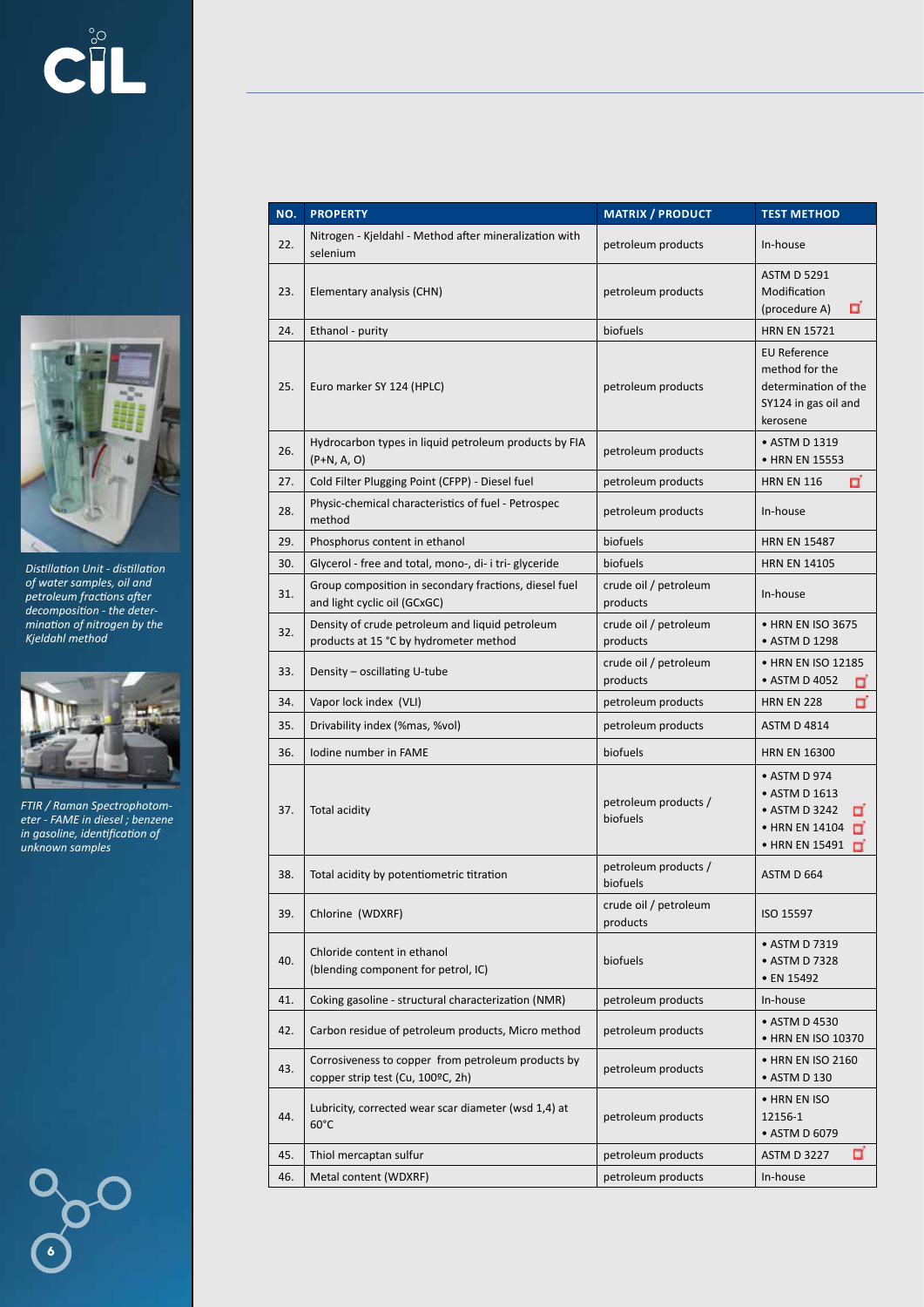| ۰ |  |
|---|--|
|   |  |
|   |  |
|   |  |

*The only one NMR spectrometer in MOL Group and the only one in Croatia with the ability to analyze both liquid and solid samples. It has frequently been used to analyze crude oils, petroleum fractions and products, monitoring of esterification reaction, determination of research octane number and analyzing of additives, asphaltene structure and origin.*



*The Pensky–Martens closed-cup flash-point test*

| NO. | <b>PROPERTY</b>                                                                                     | <b>MATRIX / PRODUCT</b>           | <b>TEST METHOD</b>                                     |
|-----|-----------------------------------------------------------------------------------------------------|-----------------------------------|--------------------------------------------------------|
| 47. | Metal content, semi quantitative (WDXRF)                                                            | petroleum products                | In-house                                               |
| 48. | Fatty acid methyl esters (FAME)                                                                     | biofuels                          | <b>HRN EN 14103</b>                                    |
| 49. | Methanol content in FAME                                                                            | biofuels                          | <b>DIN EN 14110</b>                                    |
| 50. | Fatty acid methyl esters (FAME) in middle distillates<br>(FTIR)                                     | petroleum products                | <b>HRN EN 14078</b><br>о                               |
| 51. | Fatty acid methyl esters (FAME) in jet fuel (GC/MS)                                                 | petroleum products                | <b>IP 585</b>                                          |
| 52. | The method of counting live bacteria and fungi in liquid<br>fuels - method of filtering and growing | petroleum products                | <b>ASTM D 6974</b>                                     |
| 53. | Particulate matter (Millipore lab.)                                                                 | petroleum products                | <b>ASTM D 5452</b>                                     |
| 54. | Particulate contaminant (Line sampling)                                                             | petroleum products                | <b>ASTM D 2276</b>                                     |
| 55. | Water separation characteristics (MSEP)                                                             | petroleum products                | <b>ASTM D 3948</b>                                     |
| 56. | Motor gasoline - structural composition (1H NMR)                                                    | petroleum products                | In-house                                               |
| 57. | MTBE purity                                                                                         | petroleum products                | In-house                                               |
| 58. | Crude dewatering with demulsifier                                                                   | crude oil                         | In-house                                               |
| 59. | Oxidation stability, Rancimat test                                                                  | petroleum products /<br>biofuels  | <b>HRN EN 15751</b><br>σ                               |
| 60. | Research octane number of catalytic reforming gasoline<br>(1H NMR)                                  | petroleum products                | In-house                                               |
| 61. | Research octane number of FCC gasoline (1H NMR)                                                     | petroleum products                | In-house                                               |
| 62. | Research octane number of coking gasoline (1H NMR)                                                  | petroleum products                | In-house                                               |
| 63. | Research octane number of FCC gasoline (GC)                                                         | petroleum products                | In-house                                               |
| 64. | Research octane number of coking gasoline (GC)                                                      | petroleum products                | In-house                                               |
| 65. | Olefins in petroleum products (HPLC)                                                                | petroleum products                | In-house                                               |
| 66. | Low lead contents in gasoline (XRF)                                                                 | petroleum products                | <b>HRN EN 13723</b>                                    |
| 67. | The organic oxygen compounds and total organically<br>bound oxygen (GC)                             | petroleum products                | σ<br><b>HRN EN 13132</b>                               |
| 68. | Ash content, oxide                                                                                  | crude oil / petroleum<br>products | <b>HRN EN ISO 6245</b>                                 |
| 69. | Ash content, sulphate                                                                               | petroleum products                | <b>HRN ISO 3987</b>                                    |
| 70. | pHe                                                                                                 | biofuels                          | • ASTM D 6423<br>• HRN EN 15490                        |
| 71. | Flash point (PM)                                                                                    | petroleum products                | • HRN EN ISO 2719<br>(Procedure A)<br>• ASTM D 93<br>α |
| 72. | Flash point (TAG)                                                                                   | petroleum products                | ASTM D 56<br>σ                                         |
| 73. | Flash and fire points (COC)                                                                         | petroleum products                | • HRN EN ISO 2592<br>$\bullet$ ASTM D 92               |
| 74. | Blue dye in Euro diesel Blue - qualitative (UV/VIS)                                                 | petroleum products                | In-house                                               |
| 75. | Individual and group composition of gasoline and<br>fractions (GC)                                  | petroleum products                | • In-house<br>• ASTM D 6729                            |
| 76. | Polycyclic aromatic hydrocarbons in diesel fuel (UV)                                                | petroleum products                | In-house                                               |
| 77. | PCB (Polychlorinated biphenyls) in fuel, waste and<br>transformer oils (GC)                         | petroleum products                | • HRN EN 12766-1<br>• HRN EN 15308                     |
| 78. | Straight run gasoline - composition (paraffin, naphthen-<br>ic, aromatics) (1H NMR)                 | petroleum products                | In-house                                               |
|     |                                                                                                     |                                   |                                                        |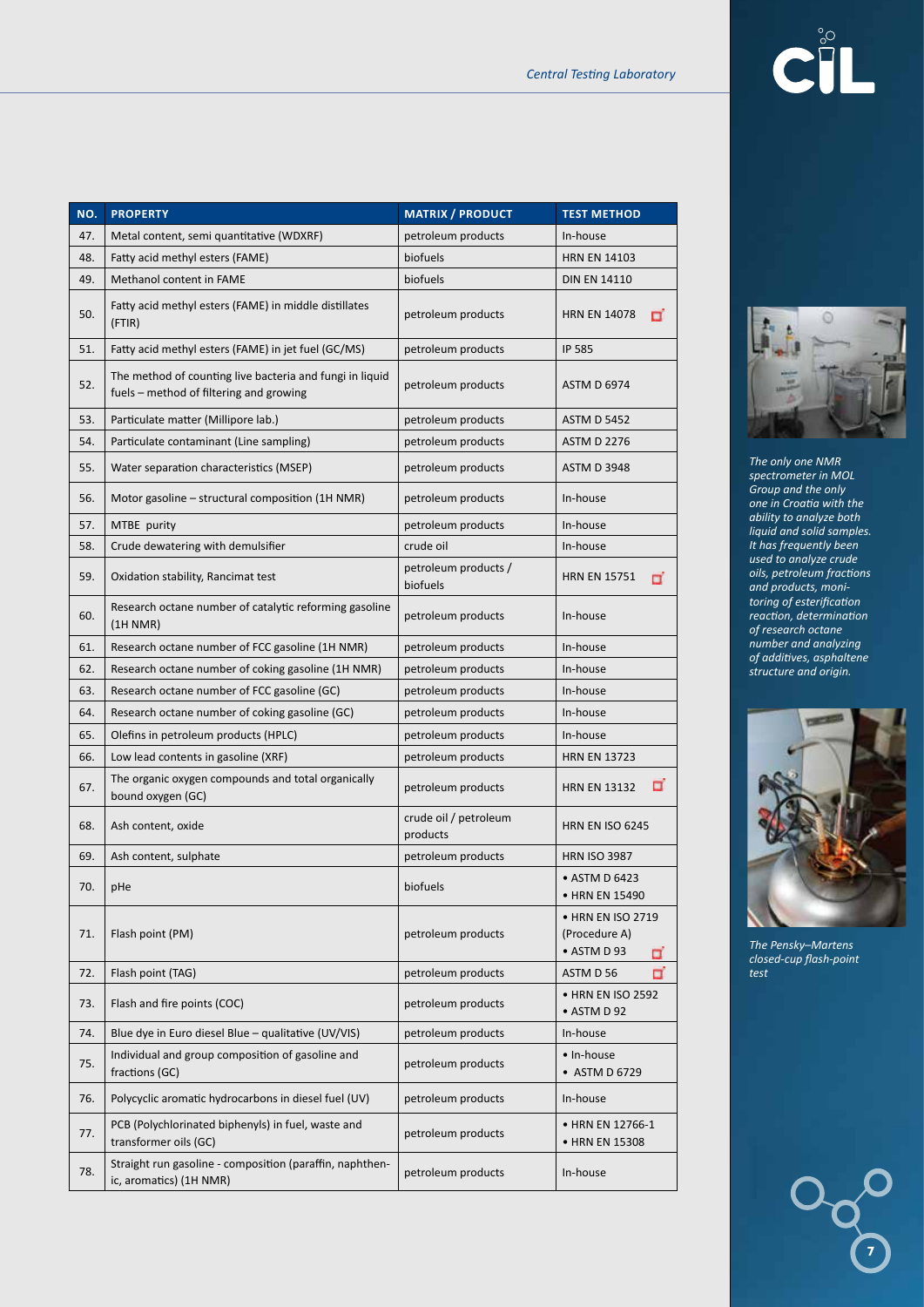



*Wavelength dispersive X-ray fluorescence spectrophotometer (WDX) - sulfur in oil and petroleum products, chlorine, lead, vanadium, nickel, scanning of solid and liquid samples for the presence of metals*



*Units for testing of low-temperature properties of petroleum products - filterability, cloud point, pour point*



*Comprenhensive GCxGC System – group composition in secondary fractions, diesel fuel and light cyclic oil*



| NO.  | <b>PROPERTY</b>                                                                                          | <b>MATRIX / PRODUCT</b>           | <b>TEST METHOD</b>                                                       |
|------|----------------------------------------------------------------------------------------------------------|-----------------------------------|--------------------------------------------------------------------------|
| 79.  | Degradation products in used engine oils (FTIR)                                                          | petroleum products                | <b>ASTM E2412</b>                                                        |
| 80.  | Sediments in middle distillates                                                                          | petroleum products /<br>biofuels  | <b>HRN EN 12662</b>                                                      |
| 81.  | Separation and isolation of a group of aromatic com-<br>pounds (semi-preparative NP-HPLC)                | petroleum products                | In-house                                                                 |
| 82.  | Separation and isolation of the saturated, aromatic and<br>polar hydrocarbons (semi-preparative NP-HPLC) | petroleum products                | In-house                                                                 |
| 83.  | Simulated distillation                                                                                   | crude oil / petroleum<br>products | • ASTM D 6352<br>• ASTM D 2887<br>(extended)                             |
| 84.  | Simulated distillation (MAT test)                                                                        | crude oil / petroleum<br>products | <b>ASTM D 2887</b>                                                       |
| 85.  | Existent gum content                                                                                     | petroleum products                | • HRN EN ISO 6246<br>• ASTM D 381<br>α                                   |
| 86.  | Gas chromatography – chromatogram (GCxGC)                                                                | crude oil / petroleum<br>products | In-house                                                                 |
| 87.  | Gas chromatography – chromatogram and interpreta-<br>tion (GCxGC)                                        | crude oil / petroleum<br>products | In-house                                                                 |
| 88.  | Gasoline - structural composition (1H NMR)                                                               | petroleum products                | In-house                                                                 |
| 89.  | Middle distillates - structural composition (1H NMR)                                                     | petroleum products                | In-house                                                                 |
| 90.  | Dry residue in ethanol, gravimetric                                                                      | biofuels                          | <b>HRN EN 15691</b>                                                      |
| 91.  | Sulphate content in ethanol, blending component for<br>petrol (IC)                                       | biofuels                          | • ASTM D 7319<br>• ASTM D 7328<br>• EN 15492                             |
| 92.  | Total sulphur content (UVF)                                                                              | petroleum products                | <b>HRN EN ISO 20846</b>                                                  |
| 93.  | Total sulphur content (WDXRF)                                                                            | petroleum products                | <b>HRN EN ISO 20884</b><br><b>ASTM D 2622</b><br><b>HRN EN ISO 14596</b> |
| 94.  | Sulphur, microculometry                                                                                  | petroleum products                | • HRN DIN 51400-2<br>• HRN DIN 51400-7                                   |
| 95.  | Sulphur compounds - individual in light cyclic oil (GC/<br>PFPD)                                         | petroleum products                | In-house                                                                 |
| 96.  | Sulphur compounds in petroleum fractions (GC/PFPD)                                                       | petroleum products                | In-house                                                                 |
| 97.  | Pour point of petroleum products                                                                         | crude oil / petroleum<br>products | σ<br><b>ASTM D 5950</b>                                                  |
| 98.  | Compatibility test of crude and heavy crude products                                                     | crude oil / petroleum<br>products | In-house                                                                 |
| 99.  | Vapor pressure (Reid method)                                                                             | petroleum products                | • HRN ISO 3007<br>• ASTM D 323                                           |
| 100. | Vapor pressure of petroleum products (Mini method)                                                       | petroleum products                | • HRN EN 13016-1<br>• ASTM D 5191<br>α                                   |
| 101. | Sampling                                                                                                 | petroleum products                | σ<br><b>HRN EN 14275</b><br><b>HRN EN ISO 3170</b>                       |
| 102. | Sampling of liquid fuels for microbiological testing                                                     | petroleum products                | <b>ASTM D 7464</b>                                                       |
| 103. | Viscosity dynamic and density of liquids by Stabinger<br>viscometer, calculation of kinematic viscosity  | petroleum products                | ASTM D7042<br>σ                                                          |
| 104. | Viscosity kinematic of transparent and opaque liquids,<br>calculation of dynamic viscosity               | petroleum products                | • HRN EN ISO 3104<br>• ASTM D 445                                        |
| 105. | Polyunsaturated (≥4) double bonds (GC)                                                                   | biofuels                          | <b>HRN EN 15779</b>                                                      |
| 106. | Water content in fuel oil                                                                                | petroleum products                | • HRN ISO 3734<br>• ASTM D 1796                                          |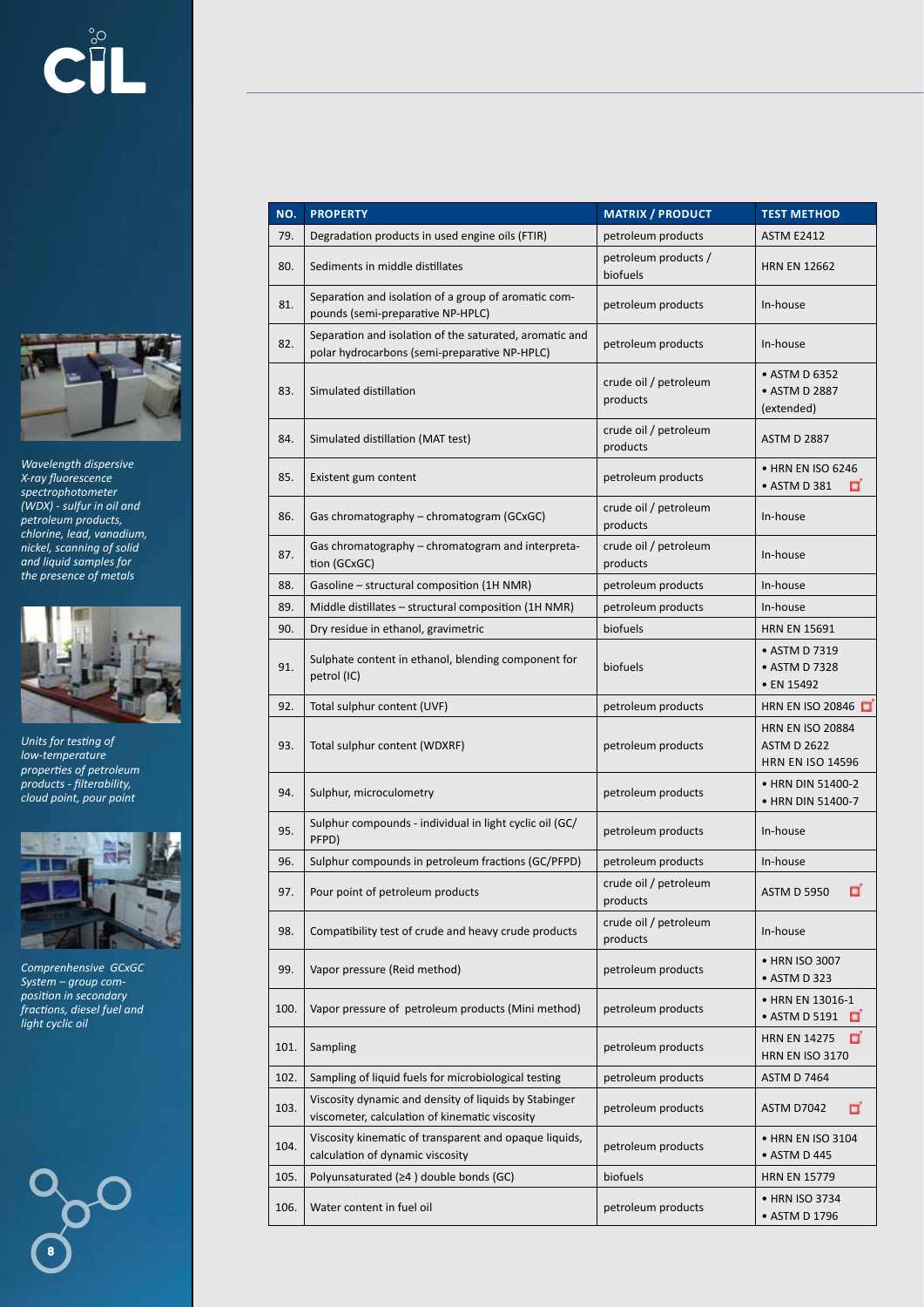# CHI



*Diesel fuel lubricity test*



9

 $\bigcirc$ 

| 107. | Water and sediments, visual                              | petroleum products                                   | Visual                                                                        |
|------|----------------------------------------------------------|------------------------------------------------------|-------------------------------------------------------------------------------|
| 108. | Water content in crude oil and petroleum products        | crude oil / petroleum<br>products                    | • HRN ISO 3733<br>$\bullet$ ASTM D 95<br>• HRN EN ISO 12937<br>• HRN EN 15489 |
| 109. | <b>Electrical conductivity</b>                           | biofuels                                             | <b>HRN EN 15938</b>                                                           |
| 110. | Electrical conductivity of aviation and distillate fuels | petroleum products                                   | • HRN ISO 6297<br>$\bullet$ ASTM D 2624                                       |
| 111. | Freezing point of aviation fuels                         | petroleum products                                   | <b>ASTM D 2386</b><br>σ                                                       |
| 112. | Cloud point                                              | petroleum products                                   | <b>ASTM D 5771</b>                                                            |
| 113. | Mercury (PSA)                                            | crude oil / petroleum<br>products                    | In-house                                                                      |
| 114. | Lignine                                                  | biofuels                                             | In-house                                                                      |
| 115. | Microwave digestion                                      | crude oil/petroleum product                          | In-house                                                                      |
| 116. | Heat of combustion (Bomb Calorimeter)                    | petroleum product                                    | ASTM D 240                                                                    |
| 117. | Heat of combustion                                       | petroleum product (JET A-1)                          | <b>ASTM D 3338</b>                                                            |
| 118. | Heat of combustion                                       | petroleum product (heating<br>oil, diesel, biofuels) | <b>ISO 8217</b>                                                               |
| 119. | Heat of combustion                                       | petroleum product (heating<br>oil, diesel)           | <b>ASTM D 4868</b>                                                            |
| 120. | Moisture content                                         | biofuels                                             | SIS-CEN/TS 14774-2<br>SIS-CEN/TS 14774-3                                      |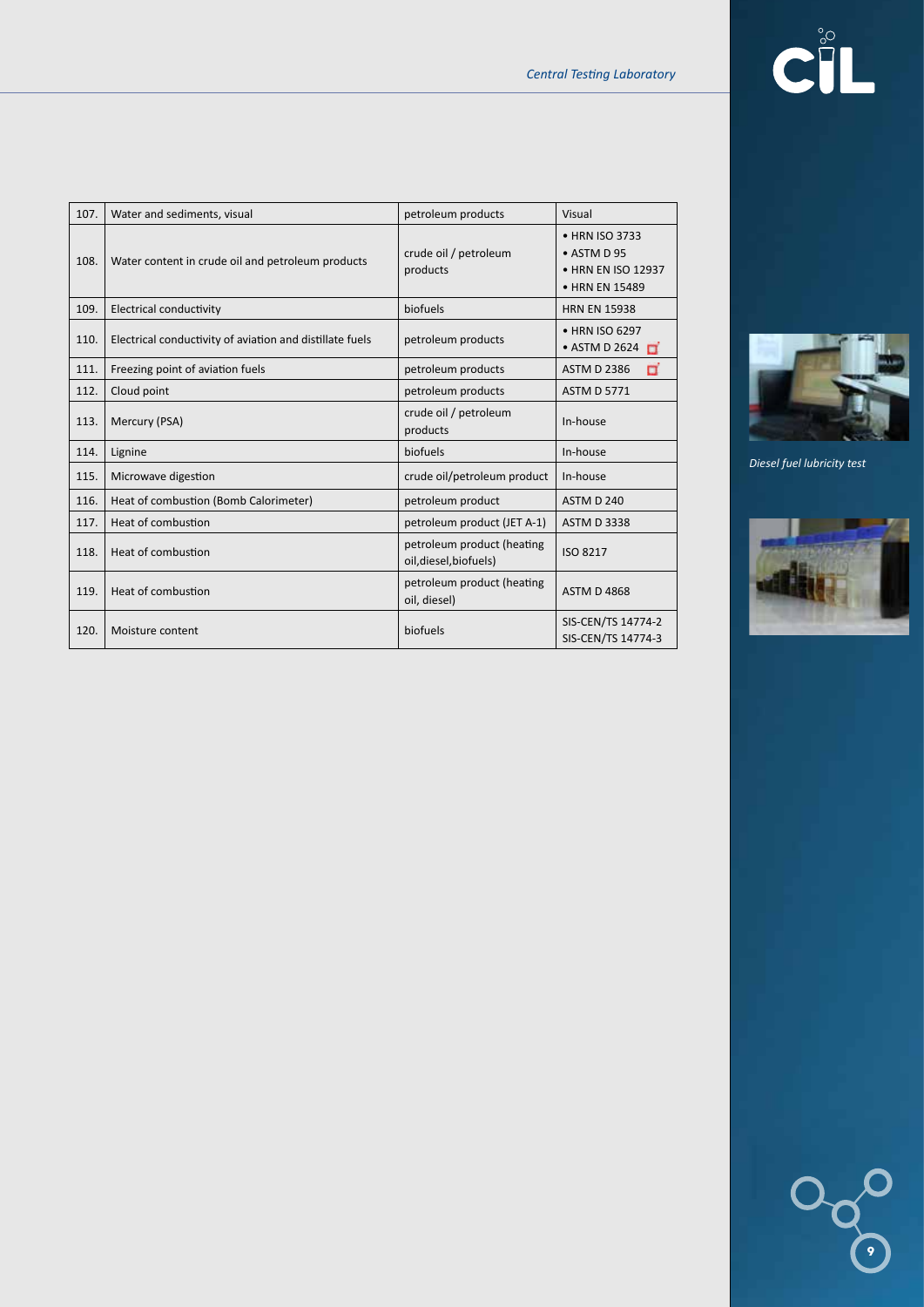

*ICP-OES spectrophotometer – metals and cations in water, waste and degraded samples*



*Ion Chromatograph (IC) – anions and cations in water and water solution of soil and waste*



*Gas Chromatograph (GC) – hydrocarbon oil index*

10

#### 2. WATERS, SOIL AND WASTE

CTL offers services of physical, chemical and microbiological testing of ground waters, wastewaters, surface waters, process waters, formation waters, drilling waters, geothermal waters and other water based samples. Testing of wastewaters is performed on the basis of customer's wastewater discharge licence. In addition, the Laboratory performs tests on the effectiveness of scale inhibitors and biocides and water testing in order to identify the origin of water in fuel tanks, based on customer complaints.

The Laboratory performs analysis of wastes for the needs of permanent disposal, thermal processing and physical-chemical treatment. Waste testing services are provided for the needs of waste owners (industry, utility companies, private companies) who are obliged to dispose of waste through authorized waste disposal companies. Additional waste tests may be performed at customer request.

The Laboratory performs determination of basic set of parameters and determines pollution by hydrocarbons in soil samples.

Trained employees can perform sampling of all types of waters, wastes, sludge and soils at customer request and according to current EU standards.

| NO.              | <b>PROPERTY</b>                                                              | <b>MATRIX / PRODUCT</b> | <b>TEST METHOD</b>                      |
|------------------|------------------------------------------------------------------------------|-------------------------|-----------------------------------------|
| 1.               | Acute toxicity with luminescent bacteria<br>(Vibro fischeri NRRL-B-11177)    | water                   | ISO 11348-1                             |
| $\overline{2}$ . | Alkalinity (p-, m-)                                                          | water                   | In-house                                |
| 3.               | Aluminum (ICP)                                                               | water                   | σ<br><b>HRN EN ISO 11885</b>            |
| 4.               | Ammonium                                                                     | water                   | In-house                                |
| 5.               | Ammonium dissolved in water (IC)                                             | water                   | <b>HRN EN ISO 14911</b>                 |
| 6.               | Anion-active detergent                                                       | water                   | σ<br><b>HRN EN 903</b>                  |
| 7.               | Antimony (ICP)                                                               | water / elute           | In-house                                |
| 8.               | Aromatic hydrocarbon (BTX) in water (GC)                                     | water                   | ISO 11423-2                             |
| 9.               | Arsenic (ICP)                                                                | water / elute           | In-house                                |
| 10.              | Copper (ICP)                                                                 | water / elute           | σ<br><b>HRN EN ISO 11885</b>            |
| 11.              | Barium (ICP)                                                                 | water / elute           | σ<br><b>HRN EN ISO 11885</b>            |
| 12.              | Biochemical oxygen demand                                                    | water                   | • HRN EN 1899-1<br>• HRN EN 1899-2<br>σ |
| 13.              | Boron (ICP)                                                                  | water                   | <b>HRN EN ISO 11885</b>                 |
| 14.              | Enumeration of aerobic bacteria (22ºC,<br>37ºC)                              | water                   | ISO 6222                                |
| 15.              | Enumeration of Escherichia coli                                              | water                   | <b>HRN EN ISO 9308-1</b>                |
| 16.              | <b>Enumeration of fecal coliforms</b>                                        | water                   | <b>HRN EN ISO 9308-1</b>                |
| 17.              | Enumeration of total coliforms                                               | water                   | <b>HRN EN ISO 9308-1</b>                |
| 18.              | Bromide dissolved in water (IC)                                              | water                   | HRN EN ISO 10304-1                      |
| 19.              | Zinc (ICP)                                                                   | water / elute           | а<br><b>HRN EN ISO 11885</b>            |
| 20.              | Clostridium perfringens                                                      | water                   | ISO 6461/1                              |
| 21.              | Heat of combustion (Bomb Calorimeter)                                        | waste                   | ASTM D 240                              |
| 22.              | Nitrogen - total                                                             | water                   | HRN ISO 5663+(NO2<br>$-N+NO3-N)$        |
| 23.              | Nitrogen - Kjeldahl - Method after minerali-<br>zation with selenium         | water                   | <b>HRN ISO 25663</b><br>п               |
| 24.              | Elementary analysis - CHN                                                    | waste                   | Modified ASTM D 5291<br>(procedure A)   |
| 25.              | Phenol index - 4-Aminoantipyrine<br>spectrometric methods after distillation | water                   | σ<br><b>HRN ISO 6439 A</b>              |
| 26.              | Filtration characteristics of water<br>(Membrane filter test)                | water                   | In-house                                |
| 27.              | Fluoride dissolved in water (IC)                                             | water                   | HRN EN ISO 10304-1                      |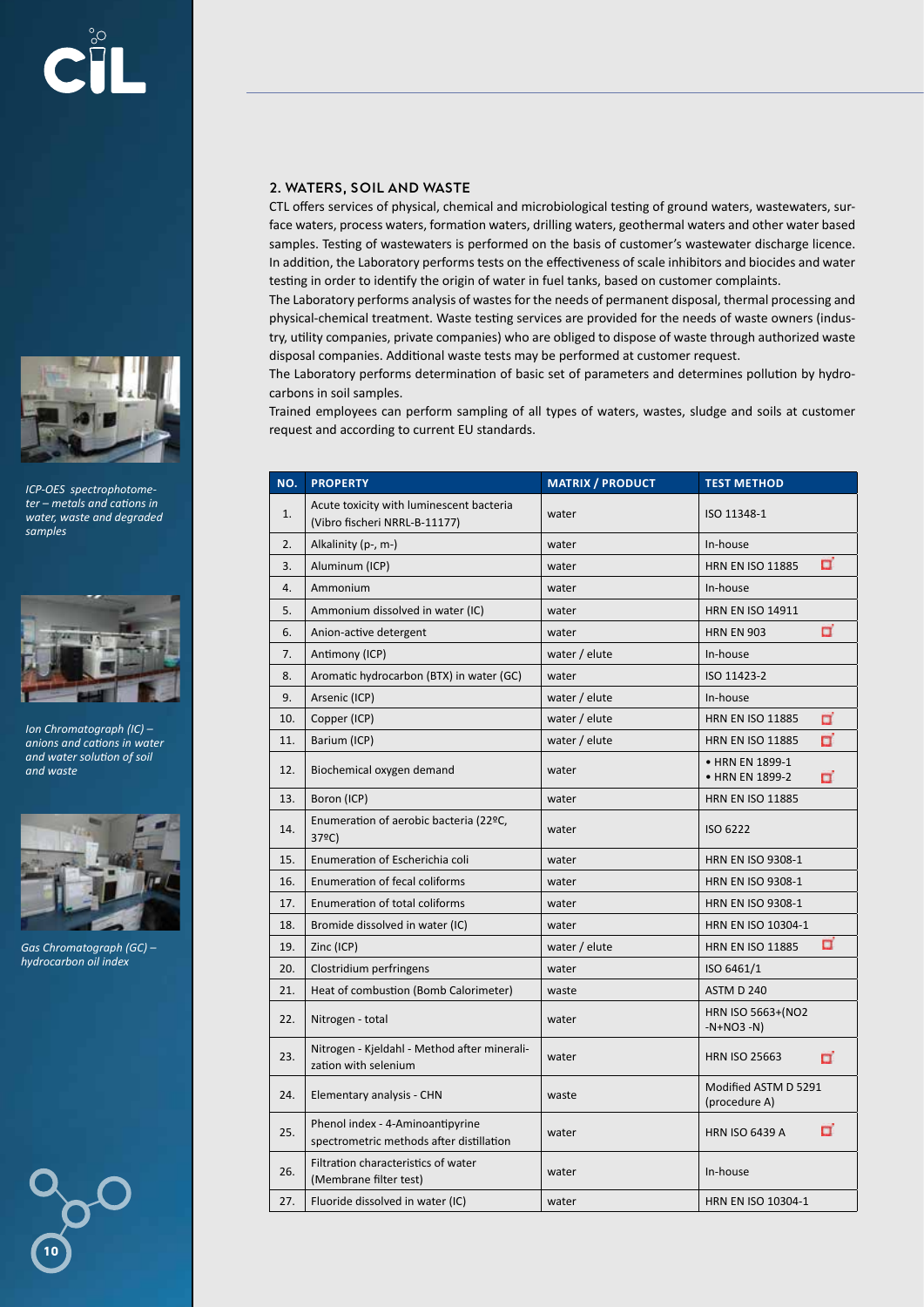| NO. | <b>PROPERTY</b>                                               | <b>MATRIX / PRODUCT</b>   | <b>TEST METHOD</b>                                                      |
|-----|---------------------------------------------------------------|---------------------------|-------------------------------------------------------------------------|
| 28. | Phosphate dissolved in water (IC)                             | water                     | <b>HRN EN ISO 10304-1</b>                                               |
| 29. | Phosphorus - total in water (UV-VIS)                          | water                     | <b>HRN EN ISO 6878</b>                                                  |
| 30. | Phosphorus (ICP)                                              | water                     | <b>HRN EN ISO 11885</b>                                                 |
| 31. | Loss of ignition (550 °C)                                     | waste / sludge / sediment | • HRN EN 12879<br>• HRN EN 15169                                        |
| 32. | Formation water density                                       | water                     | ASTM D 1429-13                                                          |
| 33. | Bicarbonate                                                   | water                     | In-house                                                                |
| 34. | Corrosively index                                             | water                     | Calculation                                                             |
| 35. | Stability index (Ryznar 20 °C)                                | water                     | In-house                                                                |
| 36. | Saturation index (Langelier, Stiff)                           | water                     | In-house                                                                |
| 37. | Intestinal enterococci                                        | water                     | ISO 7899-2                                                              |
| 38. | Biocide efficiency testing                                    | water                     | In-house                                                                |
| 39. | Scale-inhibitor efficiency testing                            | water                     | • In-house<br>• NACE Standard TM0374                                    |
| 40. | Appearance                                                    | waste                     | Visual                                                                  |
| 41. | Appearance, color, odor                                       | water                     | Visual                                                                  |
| 42. | Cadmium (ICP)                                                 | water / elute             | σ<br><b>HRN EN ISO 11885</b>                                            |
| 43. | Calcium (ICP)                                                 | water                     | ď<br><b>HRN EN ISO 11885</b>                                            |
| 44. | Calcium dissolved in water                                    | water                     | <b>HRN EN ISO 14911</b>                                                 |
| 45. | Calcium hardness                                              | water                     | <b>HRN EN ISO 11885</b>                                                 |
| 46. | Potassium (ICP)                                               | water                     | σ<br><b>HRN EN ISO 11885</b>                                            |
| 47. | Potassium dissolved in water (IC)                             | water                     | <b>HRN EN ISO 14911</b>                                                 |
| 48. | Carbonate                                                     | water                     | <b>HRN EN ISO 9963-1</b><br>(Calculation: Mache-<br>rey-Nagel equation) |
| 49. | Carbonate in the soil, gravimetric                            | soil                      | In-house                                                                |
| 50. | Carbonate in the soil, volumetric                             | soil                      | <b>HRN EN ISO 10693</b>                                                 |
| 51. | Cation-active detergent                                       | water                     | In-house                                                                |
| 52. | Chemical oxygen demand                                        | water                     | σ<br><b>HRN ISO 15705</b>                                               |
| 53. | Oxygen dissolved - Iodometric method                          | water                     | σ<br><b>HRN EN 25813</b>                                                |
| 54. | Classification of formation waters (Palmer,<br>Stiff, Tickel) | water                     | Calculation                                                             |
| 55. | Chlorine - wave dispersive X-Ray                              | waste                     | ISO 15597                                                               |
| 56. | Chlorides - Mohr                                              | water                     | σ<br><b>HRN ISO 9297</b>                                                |
| 57. | Chloride dissolved in water (IC)                              | water                     | $\Box$<br>HRN EN ISO 10304-1                                            |
| 58. | Cobalt (ICP)                                                  | water                     | σ<br><b>HRN EN ISO 11885</b>                                            |
| 59. | Tin (ICP)                                                     | water                     | <b>HRN EN ISO 11885</b>                                                 |
| 60. | Chromium, total (ICP)                                         | water / elute             | <b>HRN EN ISO 11885</b>                                                 |
| 61. | Yeast and mold                                                | water                     | In-house                                                                |
| 62. | Lithium (ICP)                                                 | water                     | о<br><b>HRN EN ISO 11885</b>                                            |
| 63. | Lithium dissolved in water (IC)                               | water                     | <b>HRN EN ISO 14911</b>                                                 |
| 64. | Magnesium (ICP)                                               | water                     | σ<br><b>HRN EN ISO 11885</b>                                            |
| 65. | Magnesium dissolved in water (IC)                             | water                     | <b>HRN EN ISO 14911</b>                                                 |
| 66. | Magnesium hardness                                            | water                     | <b>HRN EN ISO 11885</b>                                                 |
| 67. | Manganese (ICP)                                               | water                     | σ<br><b>HRN EN ISO 11885</b>                                            |
| 68. | Metals review (WDXRF)                                         | waste                     | In-house                                                                |
| 69. | Molybdenum (ICP)                                              | water / elute             | <b>HRN EN ISO 11885</b><br>σ                                            |
| 70. | Sodium (ICP)                                                  | water                     | σ<br><b>HRN EN ISO 11885</b>                                            |



*Counter*



*UV/VIS spectrophotometer – anionic and cationic detergents, iron (bivalent), determination of plant available phosphorus from the soil*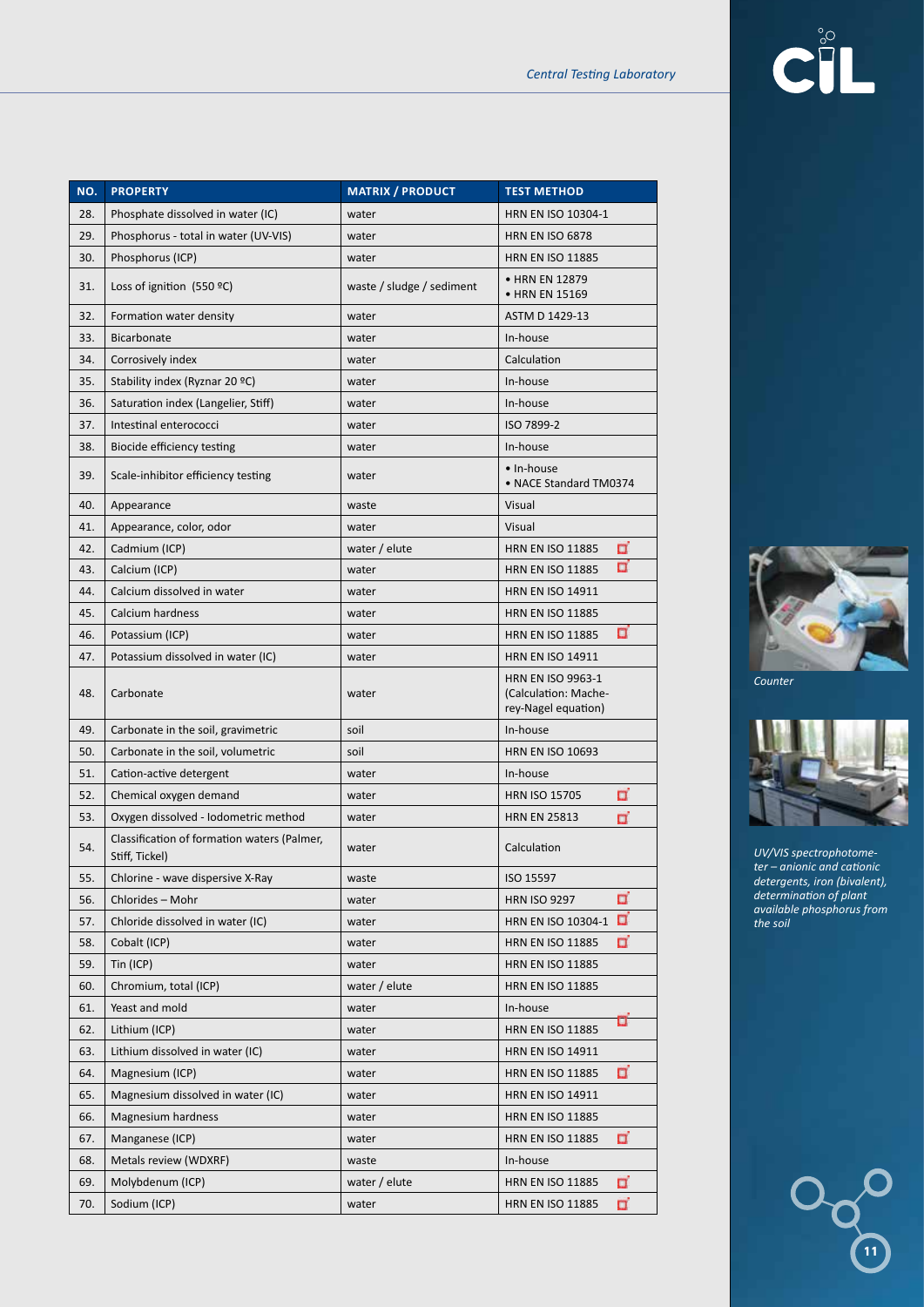





| $12$ |  |
|------|--|

| NO.  | <b>PROPERTY</b>                                                      | <b>MATRIX / PRODUCT</b>                         | <b>TEST METHOD</b>                                                               |
|------|----------------------------------------------------------------------|-------------------------------------------------|----------------------------------------------------------------------------------|
| 71.  | Sodium dissolved in water (IC)                                       | water                                           | <b>HRN EN ISO 14911</b>                                                          |
| 72.  | Non-ionic detergents                                                 | water                                           | In-house                                                                         |
| 73.  | Total and composite alkalinity of water                              | water                                           | • HRN EN ISO 9963-1<br>• ASTM D 1067                                             |
| 74.  | Nickel (ICP)                                                         | water / elute                                   | <b>HRN EN ISO 11885</b><br>σ                                                     |
| 75.  | Nitrate dissolved in water (IC)                                      | water                                           | HRN EN ISO 10304-1<br>σ                                                          |
| 76.  | Nitrite dissolved in water (IC)                                      | water                                           | <b>HRN EN ISO 10304-1</b>                                                        |
| 77.  | Determination of plant available<br>phosphorus from the soil         | soil                                            | • In-house<br>• HRN EN ISO 11885<br>• AL-method<br>(Egner i sur., 1960.)         |
| 78.  | Determination of plant available potassium<br>from the soil          | soil                                            | • HRN EN ISO 11885<br>• AL-method<br>(Egner i sur., 1960.)                       |
| 79.  | Lead (WDXRF)                                                         | waste / soil                                    | <b>HRN EN 13723</b>                                                              |
| 80.  | Lead (ICP)                                                           | water / elute                                   | σ<br><b>HRN EN ISO 11885</b>                                                     |
| 81.  | Organic carbon (humus content) in the soil                           | soil                                            | Tjurin method (Škorić,<br>1982.)                                                 |
| 82.  | Total organic carbon (TOC)                                           | water / elute                                   | <b>HRN EN 1484</b><br>σ                                                          |
| 83.  | Dissolved organic carbon (DOC)                                       | water / elute                                   | σ<br><b>HRN EN 1484</b>                                                          |
| 84.  | Total dissolved solids, dried (180 °C)                               | water / elute                                   | Std. Methods for Examina-<br>tion of Water and Wastewa-<br>ter, 22nd, 2540C<br>σ |
| 85.  | Total dissolved mineral content - total<br>mineralization            | water                                           | In-house                                                                         |
| 86.  | Ash content (oxidized)                                               | waste                                           | <b>HRN EN ISO 6245</b>                                                           |
| 87.  | Permanganate index - water                                           | water                                           | In-house                                                                         |
| 88.  | pH value                                                             | water / elute                                   | <b>HRN ISO 10523</b><br>σ                                                        |
| 89.  | pH value                                                             | sludge                                          | <b>HRN EN 12176</b>                                                              |
| 90.  | pH value                                                             | soil                                            | <b>HRN ISO 10390</b>                                                             |
| 91.  | Flash point (TAG)                                                    | waste                                           | ASTM D 56                                                                        |
| 92.  | Flash and fire points (COC)                                          | waste                                           | • HRN EN ISO 2592<br>$\bullet$ ASTM D 92                                         |
| 93.  | Polychlorinated biphenyls (PCB)                                      | waste                                           | • HRN EN 12766-1<br>• HRN EN 15308                                               |
| 94.  | Origin of the pollution (GC)                                         | water                                           | In-house                                                                         |
| 95.  | Elute preparation                                                    | waste / soil                                    | • HRN EN 12457-4:2005<br>• HRN EN 12457-2:2005                                   |
| 96.  | Sample preparation for heavy-metal<br>determination (solid material) | waste / catalyst / residue /<br>soil / biofuels | In-house                                                                         |
| 97.  | Pseudomonas aeruginosa                                               | water                                           | ISO 16266                                                                        |
| 98.  | Reaction with water                                                  | waste                                           |                                                                                  |
| 99.  | Salinity                                                             | water                                           | <b>HRN ISO 9297</b><br><b>HRN EN ISO 11885</b>                                   |
| 100. | Salmonella species, filtration                                       | water                                           | In-house                                                                         |
| 101. | Selenium (ICP)                                                       | water / elute                                   | In-house                                                                         |
| 102. | Silica (ICP)                                                         | water                                           | <b>HRN EN ISO 11885</b>                                                          |
| 103. | Silver (ICP)                                                         | water                                           | <b>HRN EN ISO 11885</b>                                                          |
| 104. | Strontium (ICP)                                                      | water                                           | σ<br><b>HRN EN ISO 11885</b>                                                     |
| 105. | Dry residue (105 °C)                                                 | water                                           | Std. Methods for Examina-<br>tion of Water and Wastewa-<br>ter, 22nd, 2540B<br>α |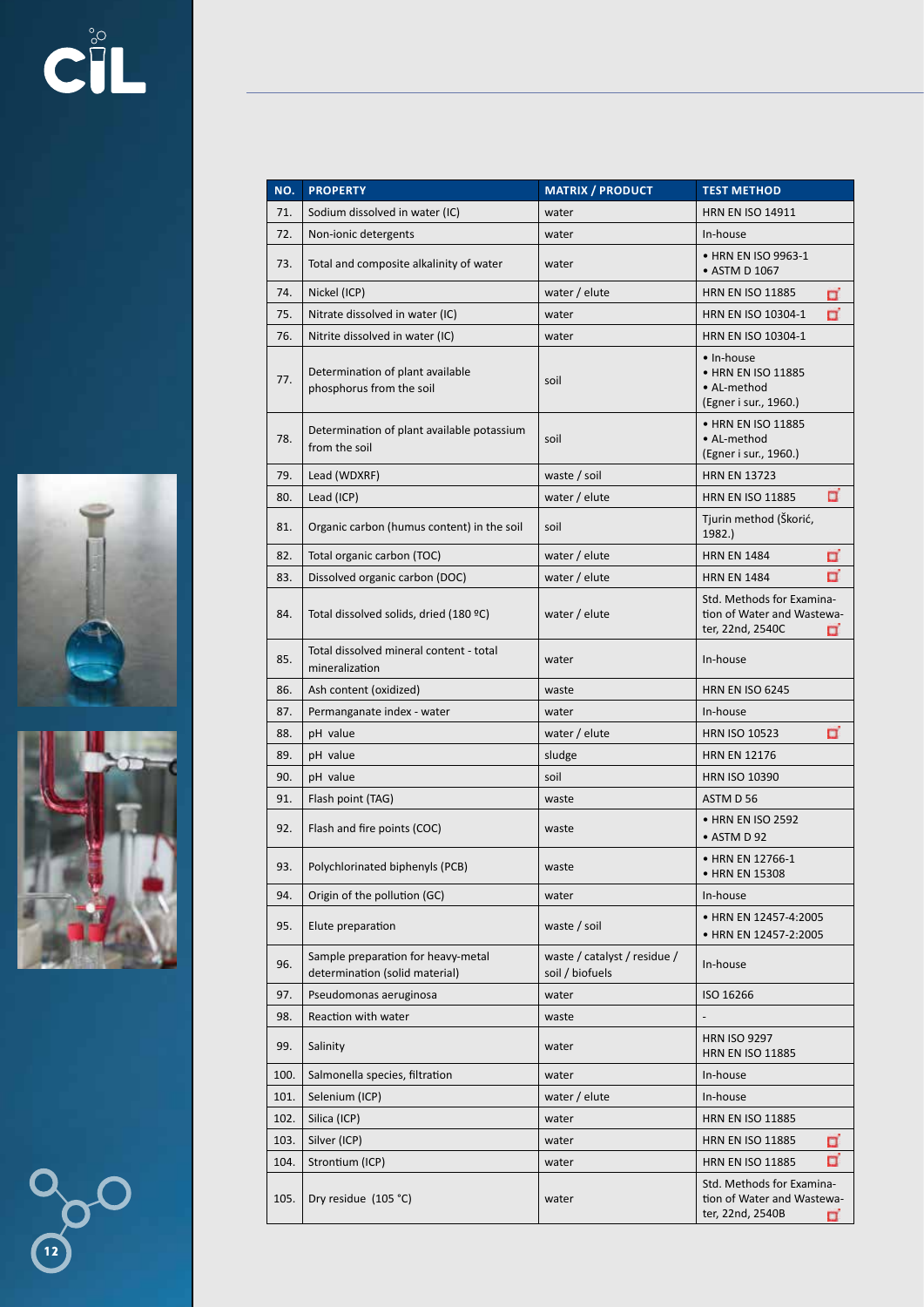| NO.  | <b>PROPERTY</b>                           | <b>MATRIX / PRODUCT</b> | <b>TEST METHOD</b>                                            |
|------|-------------------------------------------|-------------------------|---------------------------------------------------------------|
|      |                                           |                         | • HRN EN 12880                                                |
| 106. | Dry residue and water content (105 °C)    | sludge / waste / soil   | • HRN EN 14346                                                |
|      |                                           |                         | • HRN EN 11465<br>σ                                           |
| 107. | Sulphate                                  | water                   | <b>HRN ISO 9280</b>                                           |
| 108. | Sulphate dissolved in water               | water                   | σ<br><b>HRN EN ISO 10304-1</b>                                |
| 109. |                                           |                         | Std. Methods for Examina-<br>tion of Water and Wastewa-       |
|      | Sulphate-reducing bacteria                | water                   | ter, 22nd, Parts 500, 501                                     |
| 110. | Sulfide                                   | water                   | In-house                                                      |
| 111. | Sulphite - reducing bacteria (Clostridia) | water                   | ISO 6461/1                                                    |
| 112. | Sulphur (ICP)                             | water                   | п<br><b>HRN EN ISO 11885</b>                                  |
| 113. | Suspended solids                          | water                   | σ<br><b>HRN EN 872</b>                                        |
|      |                                           |                         | Std. Methods for Examina-                                     |
| 114. | Settleable matter                         | water                   | tion of Water and Wastewa-<br>ter, 22nd, 2540F                |
|      |                                           |                         | Std. Methods for Examina-                                     |
| 115. | Temperature                               | water                   | tion of Water and Wastewa-<br>ter, 21st, 2005, 2550B          |
|      |                                           |                         | Std. Methods for Examina-                                     |
| 116. | Temperature                               | waste                   | tion of Water and Wastewa-                                    |
|      |                                           |                         | ter, 21st, 2005, 2550B                                        |
| 117. | Titanium (ICP)                            | water                   | <b>HRN EN ISO 11885</b>                                       |
| 118. | Total hardness (Ca + Mg) (IC)             | water                   | In-house                                                      |
| 119. | Total hardness (Ca + Mg) (ICP)            | water                   | <b>HRN EN ISO 11885</b>                                       |
| 120. | <b>Total hardness</b>                     | water                   | Calculation                                                   |
|      |                                           |                         | Standard Methods for the                                      |
| 121. | Carbon dioxide (dissolved)                | water                   | <b>Examination of Water and</b><br>Wastewater, 22nd Ed, 4500- |
|      |                                           |                         | CO <sub>2</sub> C                                             |
|      |                                           |                         | Standard Methods for the                                      |
| 122. | Oil and grease, total (TOG)               | water / elute           | <b>Examination of Water and</b>                               |
|      |                                           |                         | Wastewater, HEM, 22nd Ed,<br>5520B                            |
|      |                                           |                         | <b>SOXTEC - Standard Methods</b>                              |
| 123. | Oil and grease, total (TOG)               | soil / waste            | for the Examination of Wa-                                    |
|      |                                           |                         | ter and Wastewater, HEM,<br>22nd, 5520D                       |
| 124. | Sampling                                  | waste water             | σ<br>HRN ISO 5667-10                                          |
| 125. | Sampling                                  | waste / sludge          | HRI CEN/TR 15310-2:2008                                       |
|      |                                           |                         |                                                               |
| 126. | Sampling                                  | soil                    | <b>HRN ISO 10381</b>                                          |
| 127. | Sampling                                  | water                   | • HRN ISO 5667-11<br>• HRN ISO 5667-6                         |
| 128. | Vanadium (ICP)                            | water                   | • HRN EN ISO 11885<br>σ                                       |
| 129. | Water and sediments                       | waste                   | Visual                                                        |
| 130. | Hydrogen sulphide (dissolved)             | water                   | In-house                                                      |
| 131. | Electrical conductivity                   | water / elute           | <b>HRN EN 27888</b><br>σ                                      |
|      |                                           |                         | Std. Methods for                                              |
| 132. | Iron bacteria                             | water                   | <b>Examination of Water and</b>                               |
|      |                                           |                         | Wastewater, 22nd, Parts<br>500, 501                           |
|      | Iron (bivalent)                           |                         |                                                               |
| 133. |                                           | water                   | <b>HRN ISO 6332</b>                                           |
| 134. | Iron (trivalent)                          | water                   | HRN EN ISO 11885 + HRN<br>ISO 6332 / calcul.                  |
| 135. | Iron, total (ICP)                         | water                   | о<br><b>HRN EN ISO 11885</b>                                  |
| 136. | Mercury (total)                           | water / elute           | In-house                                                      |



*TOC-L+TNM-L – total and dissolved organic carbon, total nitrogen in water*



*AMA Mercury Analyser – mercury in water, solid and organic samples*

13

 $\bigcirc$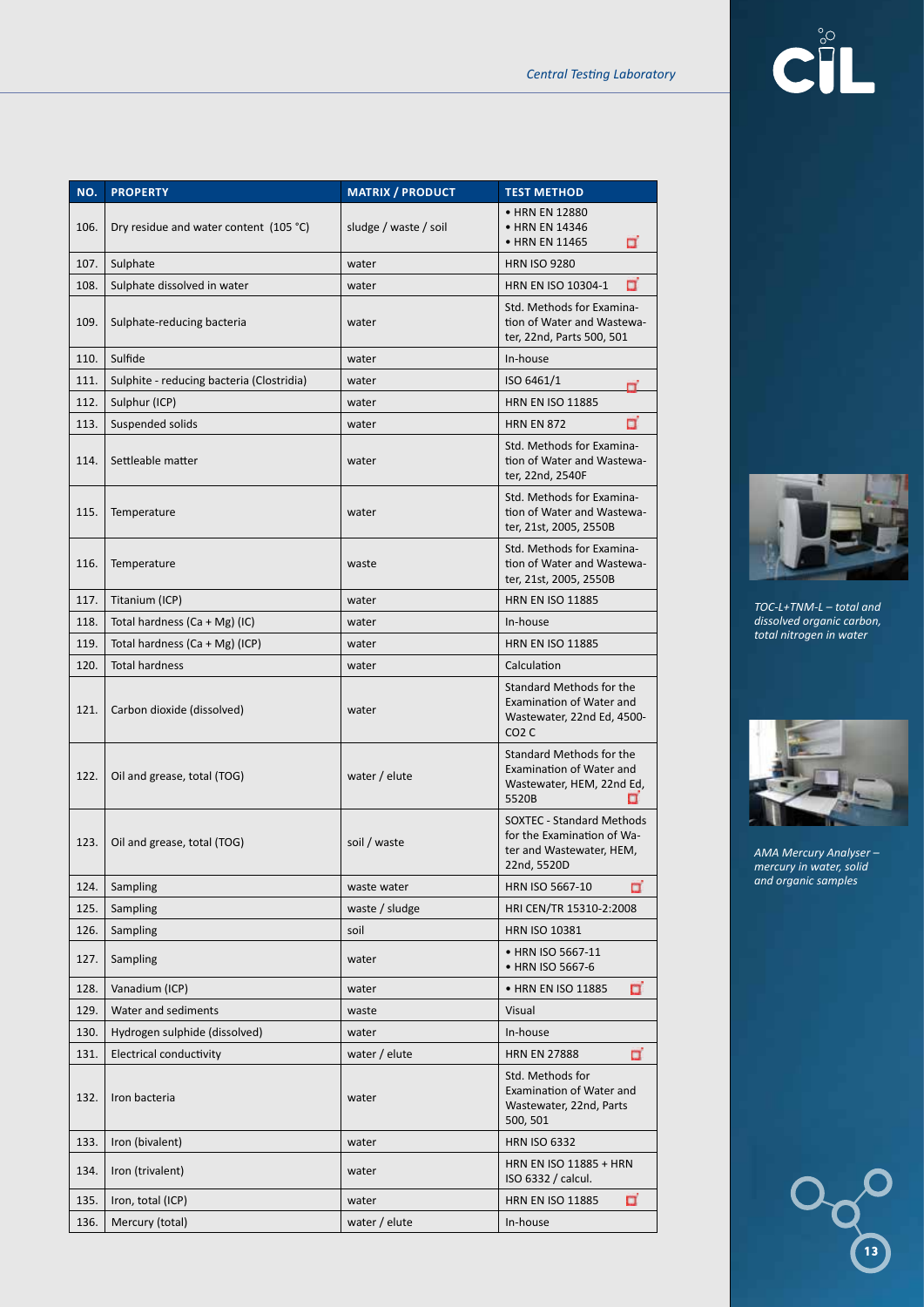| NO.  | <b>PROPERTY</b>                    | <b>MATRIX / PRODUCT</b>            | <b>TEST METHOD</b> |
|------|------------------------------------|------------------------------------|--------------------|
| 137. | Mercury (total)                    | waste                              | In-house           |
| 138. | Total nitrogen                     | water                              | HRN EN 12260:2008  |
| 139  | Odour                              | water / waste / sediment<br>/ soil | Organoleptic       |
| 140. | Mineral oil (TPH), extraction + GC | water / waste                      | In-house           |

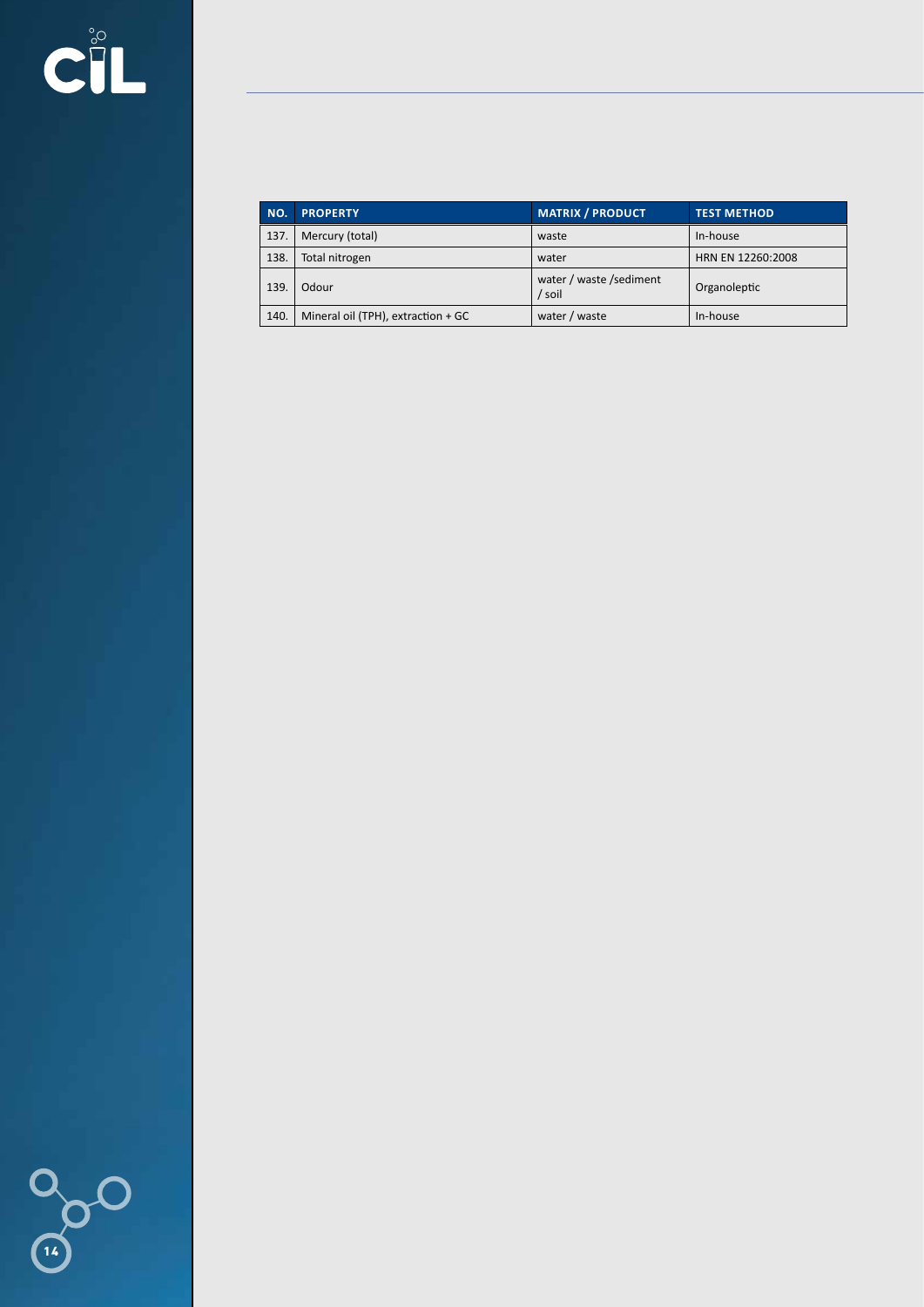

# 3. OTHER ACTIVITIES AND SERVICES

CTL carries out specific analyses of various products, forensic examinations and identification of unknown components and samples. It provides services for development of expertise, problem solving oriented R&D studies, analytical reports according to valid Authorizations issued by State Authorities and others.

| NO. | <b>PROPERTY</b>                                                                                                      | <b>MATRIX / PRODUCT</b>                                                               | <b>TEST METHOD</b>                   |
|-----|----------------------------------------------------------------------------------------------------------------------|---------------------------------------------------------------------------------------|--------------------------------------|
| 1.  | Mono-, di- and tri-ethylene glycol (GC)                                                                              | chemicals                                                                             | In-house                             |
| 2.  | Functional group distribution in hydrocarbon<br>mixture by 1H NMR                                                    | organic samples                                                                       | In-house                             |
| 3.  | Sample of known composition purity (1H NMR)                                                                          | organic samples                                                                       | In-house                             |
| 4.  | Glycols - preparation for ICP analysis                                                                               | chemicals                                                                             | In-house                             |
| 5.  | Identification and analysis of unknown samples<br>(FTIR)                                                             | organic and inorganic samples                                                         | In-house                             |
| 6.  | Identification of the compounds and mixtures of<br>unknown composition (1H/13C NMR)                                  | organic samples                                                                       | In-house                             |
| 7.  | Identification of the compounds and mixtures of<br>unknown composition (1H/13C NMR)                                  | petroleum products / crude<br>oil / waste / soil / chemicals /<br>polymer / biofuels  | In-house                             |
| 8.  | Xylene purity (GC)                                                                                                   | chemicals                                                                             | In-house                             |
| 9.  | Solvent purity (GC)                                                                                                  | chemicals                                                                             | In-house                             |
| 10. | Screening of unknown sample on metal pres-<br>ence (WDXRF)                                                           | organic samples / waste                                                               | In-house                             |
| 11. | Polymer molecular mass distribution                                                                                  | polymer                                                                               | <b>ASTM D 5296</b>                   |
| 12. | Normal paraffin distribution (GC)                                                                                    | organic samples                                                                       | In-house                             |
| 13. | Determination of pore volume distribution on<br>catalyst and other porous material                                   | catalyst                                                                              | · mod ASTM D 3663<br>· mod. ISO 9277 |
| 14. | GC/MS-chromatogram (Total ion current)                                                                               | organic samples                                                                       | In-house                             |
| 15. | Gas chromatography - chromatogram                                                                                    | organic samples                                                                       | In-house                             |
| 16. | Solid state NMR spectra with interpretation                                                                          | organic samples                                                                       | In-house                             |
| 17. | 2D NMR spectra with interpretation                                                                                   | Crude oil/ petroleum prod-<br>ucts/ waste / soil / chemicals /<br>polymers / biofuels | In-house                             |
| 18. | Determination of specific area on catalyst and<br>other porous material                                              | catalyst                                                                              | • mod ASTM D 3663<br>• mod. ISO 9277 |
| 19. | Determination of specific area and pore volume<br>or pore size distribution on catalyst and other<br>porous material | catalyst                                                                              | • mod ASTM D 3663<br>· mod. ISO 9277 |
| 20. | Determination of specific area, pore volume<br>and pore size distribution on catalyst and other<br>porous material   | catalyst                                                                              | • mod ASTM D 3663<br>· mod. ISO 9277 |
| 21. | Micro activity test of FCC catalyts with gas<br>product analysis (MAT)                                               | catalyst                                                                              | mod. ASTM D 3907                     |
| 22. | Determination of pore volume on catalyst and<br>other porous material                                                | catalyst                                                                              | • mod ASTM D 3663<br>• mod. ISO 9277 |
| 23. | IR spectra                                                                                                           | organic                                                                               | In-house                             |
| 24. | UV/VIS spectra                                                                                                       | organic                                                                               | In-house                             |



*Gas chromatography/Mass spectrometer system (GC/ MS) – chromatogram total ion current*



*MAT -Micro activity test of FCC catalyts with gas product analysis*



#### **NOTE Methods accredited according to HRN EN ISO/IEC 17025 are marked with the symbol of the Croatian Accreditation Agency**о